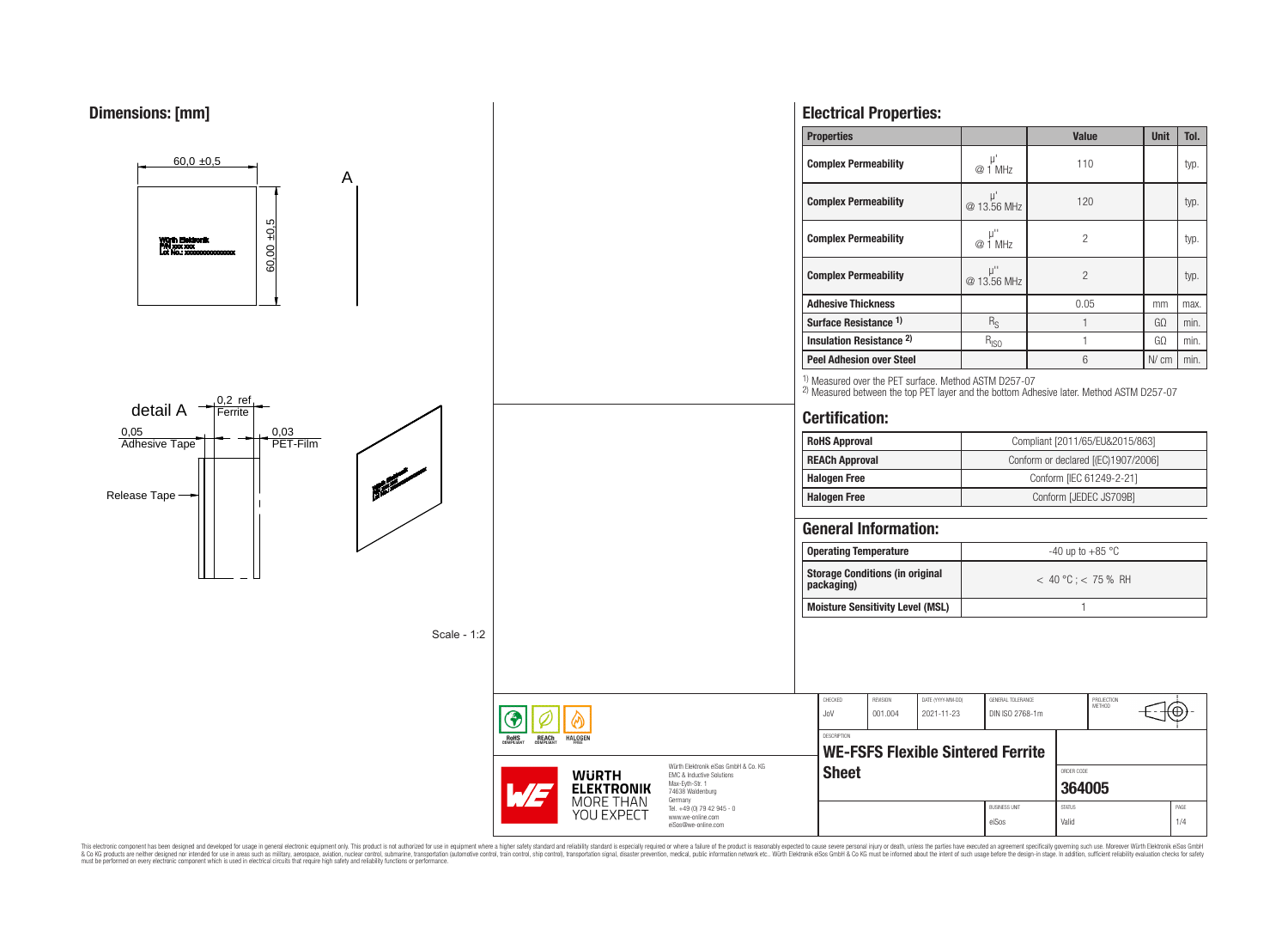

This electronic component has been designed and developed for usage in general electronic equipment only. This product is not authorized for subserved requipment where a higher selection equipment where a higher selection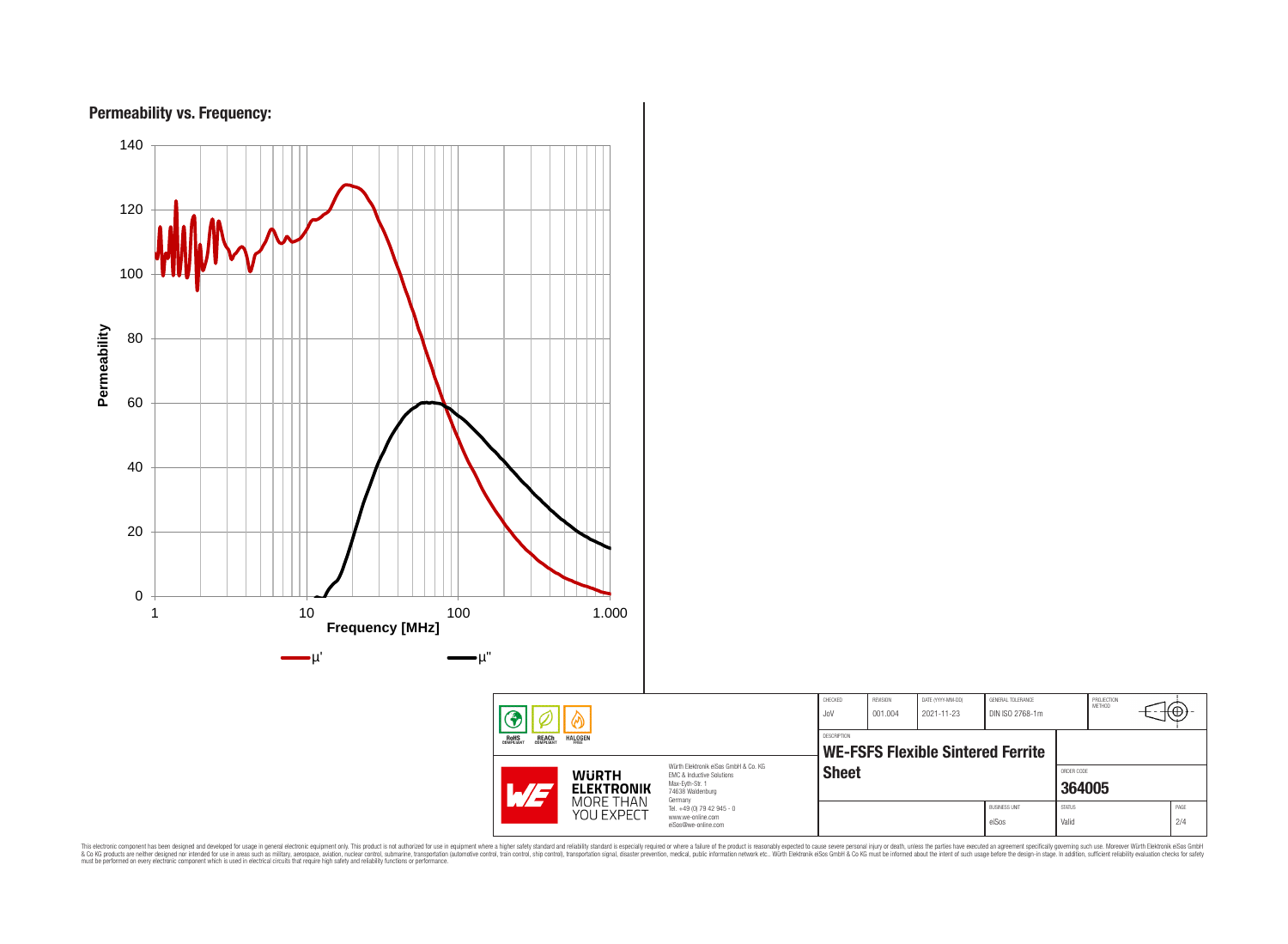# **Cautions and Warnings:**

# **The following conditions apply to all goods within the product series of WE-FSFS of Würth Elektronik eiSos GmbH & Co. KG:**

### **General:**

- This electronic component is designed and manufactured for use in general electronic equipment.
- Würth Elektronik must be asked for written approval (following the PPAP procedure) before incorporating the components into any equipment in fields such as military, aerospace, aviation, nuclear control, submarine, transportation (automotive control, train control, ship control), transportation signal, disaster prevention, medical, public information network, etc. where higher safety and reliability are especially required and/or if there is the possibility of direct damage or human injury.

## **Electronic components that will be used in safety-critical or high-reliability applications, should be preevaluated by the customer.**

- The component is designed and manufactured to be used within the datasheet specified values. If the usage and operation conditions specified in the datasheet are not met, the wire insulation may be damaged or dissolved.
- Do not drop or impact the component, the component may be damaged
- Würth Elektronik products are qualified according to international standards, which are listed in each product reliability report. Würth Elektronik does not warrant any customer qualified product characteristics beyond Würth Elektroniks' specifications, for its validity and sustainability over time.
- The responsibility for the applicability of the customer specific products and use in a particular customer design is always within the authority of the customer. All technical specifications for standard products also apply to customer specific products.

## **Product specific:**

- Cleaning and Washing:
- Washing agents used during the production to clean the customer application might damage or change the characteristics of the component, marking or plating. Washing agents may have a negative effect on the long-term functionality of the product.

### **Potting:**

• If the product is potted in the customer application, the potting material might shrink or expand during and after hardening. Shrinking could lead to an incomplete seal, allowing contaminants into the component. Expansion could damage the component. We recommend a manual inspection after potting to avoid these effects.

### **Storage Conditions:**

- A storage of Würth Elektronik products for longer than 12 months is not recommended. Within other effects, the terminals may suffer degradation, resulting in bad solderability. Therefore, all products shall be used within the period of 12 months based on the day of shipment.
- Do not expose the components to direct sunlight.
- The storage conditions in the original packaging are defined according to DIN EN 61760-2.
- The storage conditions stated in the original packaging apply to the storage time and not to the transportation time of the components.

# **Packaging:**

• The packaging specifications apply only to purchase orders comprising whole packaging units. If the ordered quantity exceeds or is lower than the specified packaging unit, packaging in accordance with the packaging specifications cannot be ensured.

#### **Handling:**

- Care must be taken when cutting, bending or pulling the products, as small particles may come off and cracks can be created.
- For optimum adhesion properties surface must be clean and dry.
- This product is classified as laminate or compound material, as these small non-conductive particles can be released during mechanical stress or handling. Wherever special cleanness or particle contamination requirements are given, please contact Wurth Elektronik technical department during the design in status. In applications where the danger of subsequent damages due to particle contamination is given, preventive measures must be implemented by the customer.
- The temperature rise of the component must be taken into consideration. The operating temperature is comprised of ambient temperature and temperature rise of the component.The operating temperature of the component shall not exceed the maximum temperature specified.

These cautions and warnings comply with the state of the scientific and technical knowledge and are believed to be accurate and reliable. However, no responsibility is assumed for inaccuracies or incompleteness.

|  | 偽<br>៳                                                |                                                              | CHECKED<br>JoV                                                                                                                                                                                           | REVISION<br>001.004                                            | DATE (YYYY-MM-DD)<br>2021-11-23 | GENERAL TOLERANCE<br>DIN ISO 2768-1m |                               | PROJECTION<br><b>METHOD</b>   |  | ťΨ |
|--|-------------------------------------------------------|--------------------------------------------------------------|----------------------------------------------------------------------------------------------------------------------------------------------------------------------------------------------------------|----------------------------------------------------------------|---------------------------------|--------------------------------------|-------------------------------|-------------------------------|--|----|
|  | <b>ROHS</b><br>COMPLIANT<br><b>REACH</b><br>COMPLIANT | <b>HALOGEN</b>                                               |                                                                                                                                                                                                          | <b>DESCRIPTION</b><br><b>WE-FSFS Flexible Sintered Ferrite</b> |                                 |                                      |                               |                               |  |    |
|  |                                                       | <b>WURTH</b><br><b>ELEKTRONIK</b><br>MORE THAN<br>YOU EXPECT | Würth Elektronik eiSos GmbH & Co. KG<br><b>EMC &amp; Inductive Solutions</b><br>Max-Eyth-Str. 1<br>74638 Waldenburg<br>Germany<br>Tel. +49 (0) 79 42 945 - 0<br>www.we-online.com<br>eiSos@we-online.com | <b>Sheet</b>                                                   |                                 |                                      |                               | ORDER CODE<br>364005          |  |    |
|  |                                                       |                                                              |                                                                                                                                                                                                          |                                                                |                                 |                                      | <b>BUSINESS UNIT</b><br>eiSos | <b>STATUS</b><br><b>Valid</b> |  |    |

This electronic component has been designed and developed for usage in general electronic equipment only. This product is not authorized for use in equipment where a higher safety standard and reliability standard si espec & Ook product a label and the membed of the seasuch as marked and as which such a membed and the such assume that income in the seasuch and the simulation and the such assume that include to the such a membed and the such